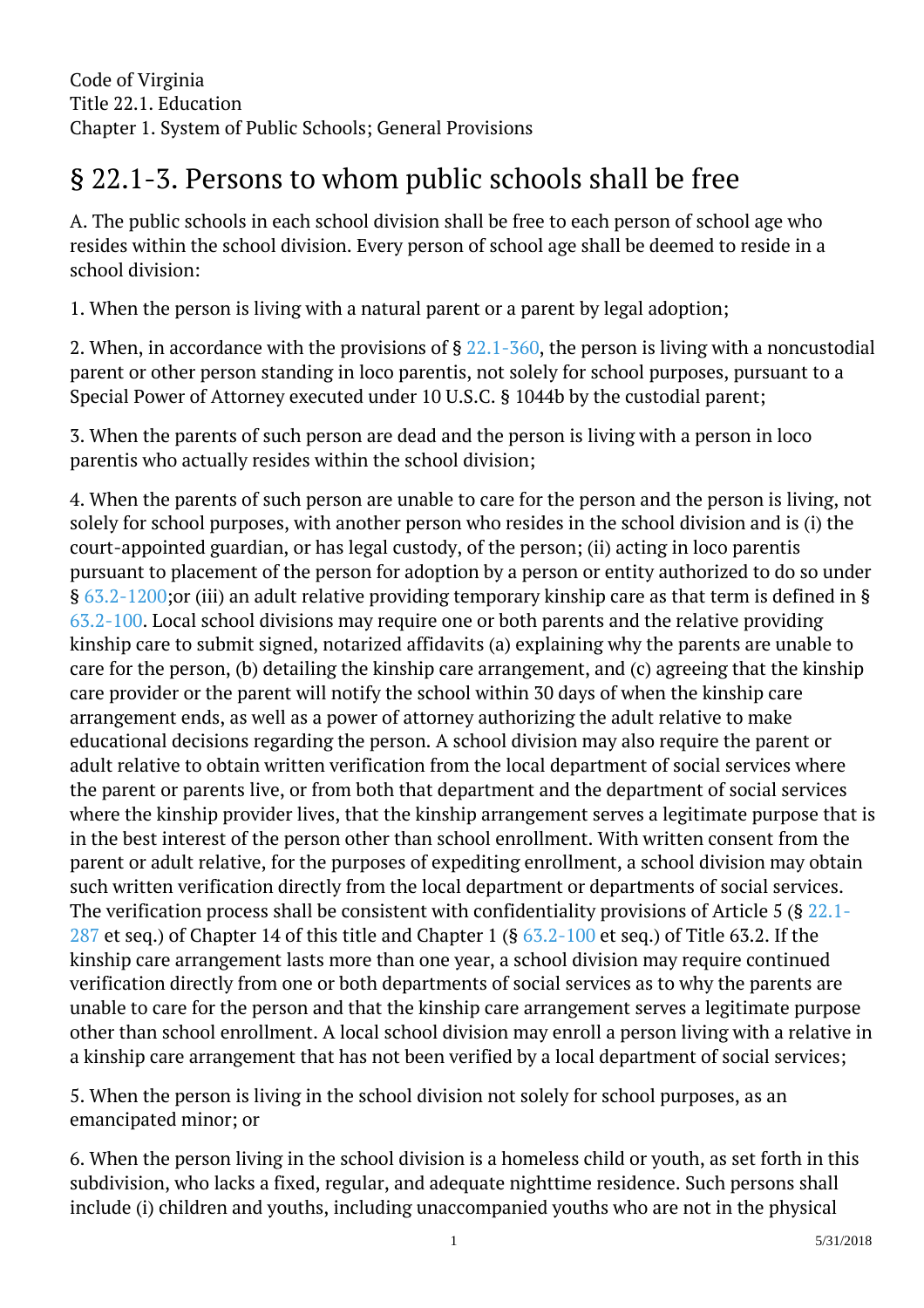custody of their parents, who (a) are sharing the housing of other persons due to loss of housing, economic hardship, or other causes; are living in motels, hotels, trailer parks, or camping grounds due to lack of alternative adequate accommodations or in emergency, congregate, temporary, or transitional shelters; are abandoned in hospitals; or are awaiting foster care placement; (b) are living in an institution that provides a temporary residence for individuals with mental illness or individuals intended to be institutionalized; (c) have a primary nighttime residence that is a public or private place not designed for, or ordinarily used as, a regular sleeping accommodation for human beings; or (d) are living in parked cars, parks, public spaces, abandoned buildings, substandard housing, bus or train stations, or similar settings; and (ii) migratory children, as defined in the federal Elementary and Secondary Education Act of 1965, P.L. 89-10, as amended, who are deemed homeless as they are living in circumstances set forth in clause (i).

For purposes of clause (i) of subdivision 6, "temporary shelter" means (1) any home, single or multi-unit dwelling, or housing unit in which persons who are without housing or a fixed address receive temporary housing or shelter or (2) any facility specifically designed or approved for the purpose of providing temporary housing or shelter to persons who are without permanent housing or a fixed address.

If a person resides within housing, temporary shelter, or primary nighttime residence as described in subdivision 6 that is situated in more than one school division, the person shall be deemed to reside in and shall be entitled to attend a public school within either school division. However, if a person resides in housing, temporary shelter, or primary nighttime residence as described in subdivision 6 that is located in one school division, but the property on which such housing, temporary shelter, or primary nighttime residence is located lies within more than one school division, such person shall be deemed to reside only in the single school division in which the housing, temporary shelter, or primary nighttime residence is located. Notwithstanding any such residency determination, any person residing in housing, a temporary shelter, or primary nighttime residence as described in subdivision 6 that is located in one school division, but the property on which such housing, temporary shelter, or primary nighttime residence is located lies within more than one school division, shall be deemed to reside in either school division, if such person or any sibling of such person residing in the same housing or temporary shelter attends, prior to July 1, 1999, or, in the case of a primary nighttime residence as described in subdivision 6, prior to July 1, 2000, a school within either school division in which the property on which the housing, temporary shelter, or primary nighttime residence is located.

School divisions shall comply with the requirements of the federal McKinney-Vento Homeless Education Assistance Improvements Act of 2001, as amended (42 U.S.C. § 11431 et seq.), to ensure that homeless children and youths shall receive the educational services comparable to those offered to other public school students.

School divisions serving the students identified in subdivision 6 shall coordinate the identification and provision of services to such students with relevant local social services agencies and other agencies and programs providing services to such students, and with other school divisions as may be necessary to resolve interdivisional issues. Ĩ

B. In the interest of providing educational continuity to the children of military personnel, no child of a person on active military duty attending a school free of charge in accordance with this section shall be charged tuition by that school division upon such child's relocation to military housing located in another school division in the Commonwealth, pursuant to orders received by 2 5/31/2018